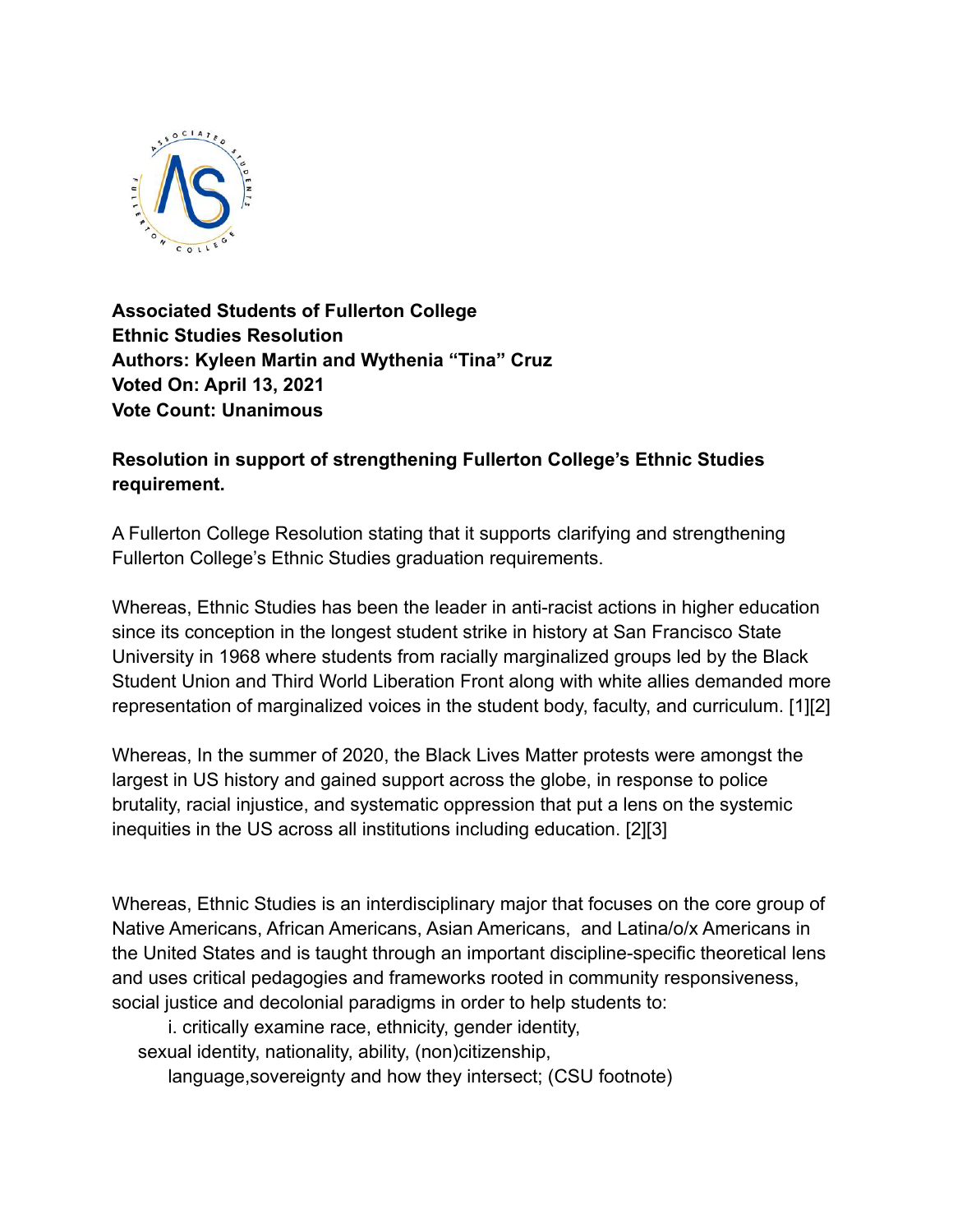ii. deconstruct institutional, interpersonal, and internalized forms of domination and subordination including institutional racism, white supremacy, imperialism, and settler colonialism (CSU and towards ethnic studies footnote) iii. critically review how struggle, resistance, racial and social justice, solidarity, and liberation as experienced by marginalized groups are relevant to current and structural issues such as communal, national, international, and transnational politics (CSU footnote) iv. actively engage in anti-racist decolonial praxis that pursues social justice that they can bring back to their communities. (towards ethnic studies footnote)[4][5][6][7][13]

Whereas, The state of California has witnessed a growing call for ethnic studies requirements in virtually all levels of public education, which has recently led to the signing of AB1460 by Governor Newsom in August 2020, adding a minimum of one 3-unit course in ethnic studies to the Cal State University system's graduation requirements as well as an expected growth in demand for courses in ethnic studies disciplines at California Community Colleges.[4][8]

Whereas, in Fall 2020, the Academic Senate for California Community Colleges Resolution 9.3 reads that Ethnic Studies has a positive effect on students by: i. deconstructing internalized ideas of unworthiness,

ii. Deconstructing internalized racism and oppression,

iii. helping students become empowered, play an important role in helping students, and iv. identifying and address issues impacting society, including but not limited to: systemic racism, generational trauma, sexism and homophobia.[4]

Whereas,in Fall 2020, the Academic Senate for California Community Colleges Resolution 9.4 resolved to strengthen and clarify Ethnic Studies requirements by recommending that Title 5 §55063 (b) (2) be removed from the California Code of Regulations; and that an ethnic studies general education requirement for California Community colleges be established by adding a fifth area to Title 5 §55063 (b) (1) entitled (E) Ethnic Studies.[3]

Whereas, in Fall of 2020, the Academic Senate for California Community Colleges passed Resolution 9.3 which urges the California Community Colleges Chancellor and the Board of Governors to strengthen the Ethnic Studies by revising and adding language to the California Code of Regulations Title 5 §55063 include an ethnic studies graduation requirement for California community college associate degrees as follows: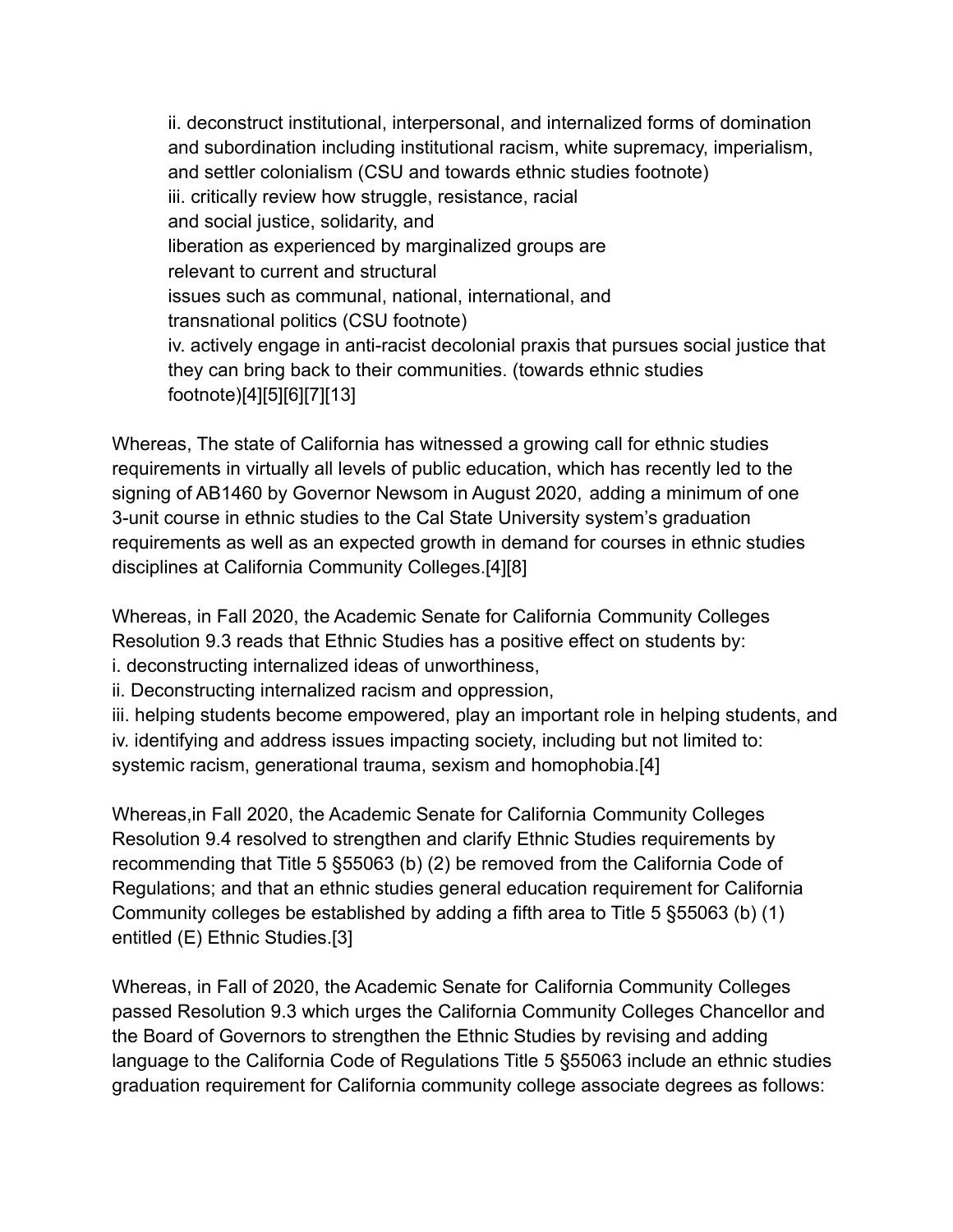Effective for all students admitted to a community college for the Fall 2021 term or any term thereafter, competence in ethnic studies shall be demonstrated by obtaining a satisfactory grade in a course from an ethnic studies discipline at the first- or second-year level. Satisfactory completion of an ethnic studies course at the first- or second-year level shall satisfy both this competency requirement and the coursework requirement set forth in subdivision (b) of this section.

The competency requirements for ethnic studies may also be met by obtaining a satisfactory grade in courses in ethnic studies taught in or on behalf of other departments and disciplines that adhere to the minimum qualifications for ethnic studies disciplines as delineated in the California Community Colleges [2]

Whereas, Fullerton College has ranked number one in 2018 and 2019 as the community college with the highest transfer rates to schools within the Cal State University system, and still ranks amongst the highest in transfer rates to CSU's, increasing the demand for many students on our campus to take an Ethnic Studies course to fulfill requirements for their diplomas. [9]

Whereas, the North Orange County Community College District

passed a resolution June 2020 in response to BLM protests stating that the district "embraces the values of equity, inclusiveness, justice, and equality for all" and declares that "educational institutions should be places for the practice of equity, the building of understanding, and the promotion of social justice" and resolved to affirm "the District's commitment to the well-being, inclusion, equality, and progress of Black students on our campuses and of Black people in our greater community, affirms that Black Lives Matter, and declares support for efforts to improve racial justice through curriculum, hiring and promotions." [10]

Whereas, Fullerton College released a statement from President Greg Schultz office in response to the killings of George Floyd, Ahmaud Arbery, and Breonna Taylor, addressing police brutality, white supremacy, and acknowleding the 400 plus years of, violence against Black communities as well as stating that "it is not enough to 'not be racist' – we must stand in solidarity, be bold in our words and action, and be anti-racist" and "as educators, we have a unique opportunity and an absolute responsibility to lead our community to a better future, for all members of our community."[11]

Whereas, the Fullerton College Admissions and Records Office released a statement on their website acknowledging "that systems of higher education were built on tenets of White Supremacy, racism, and associated values" and that those tenets continue to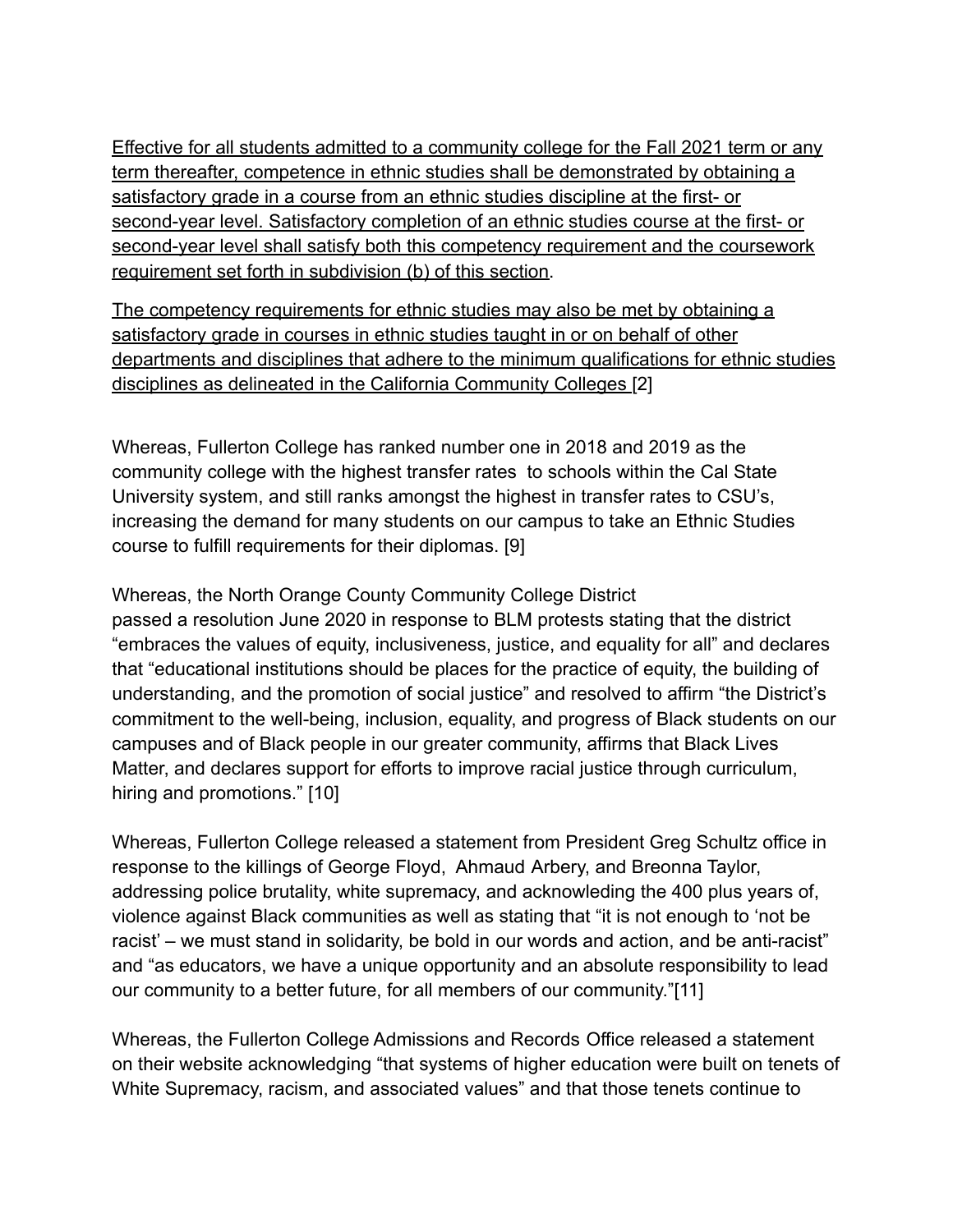exist in our society and at Fullerton College pledging to "Engage in critical reflection to identify how anti-Blackness and racism are perpetuated in our practices, policies, and beliefs;" and to "infuse into and support cultural relevance into our pedagogies, actions, policies, and beliefs." [12]

Whereas, the Fullerton College Ethnic Studies AA reads that: Students in [Ethnic Studies] will analyze historical themes and contemporary issues pertaining to communities of color through the development of a transnational-global perspective and a critical intersectional understanding of race, ethnicity, class, gender and power. Ethnic Studies provides students a space to develop a vision for positive social change and to bridge academic scholarship with action by engaging in liberatory practices that aim to eliminate social inequities and all forms of oppression. [13]

Resolved, we recommend that the Faculty Senate and PAC consult with Fullerton College and Cypress College Ethnic Studies faculty in passing resolutions in relation to clarifying and strengthening ethnic studies requirements.

Resolved, we recommend that the Curriculum Committee, VPI, the Dean of Counseling, and Ethnic Studies faculty meet and finish devising a plan by November 19 2021 for implementation of stronger Ethnic Studies requirements that would require students to take a course with the ETHS prefix and pass with a satisfactory grade to satisfy the requirement beginning Fall 2022. We recommend that Fullerton College 1) add a local graduation requirement or 2) revise the CSU GE to include Area F.

Resolved, we recommend that Fullerton College and the North Orange County Community College District prioritize institutional support and funding for Ethnic Studies Departments to implement this plan and accommodate the need to offer more sections by adding full time tenure track faculty.

Sources:

[1]https://www.npr.org/transcripts/704988020

[2]https://www.insidehighered.com/news/2020/10/22/adding-ethnic-studies-college-curri cula-has-long-been-controversial-moment-different

[3]https://www.usnews.com/news/top-news/articles/2020-12-07/us-saw-summer-of-blac k-lives-matter-protests-demanding-change

[4]https://www.asccc.org/resolutions/clarify-and-strengthen-ethnic-studies-general-educ ation-requirement

[5]https://www.asccc.org/resolutions/ethnic-studies-graduation-requirement [6]https://calstate.policystat.com/policy/8919100/latest/